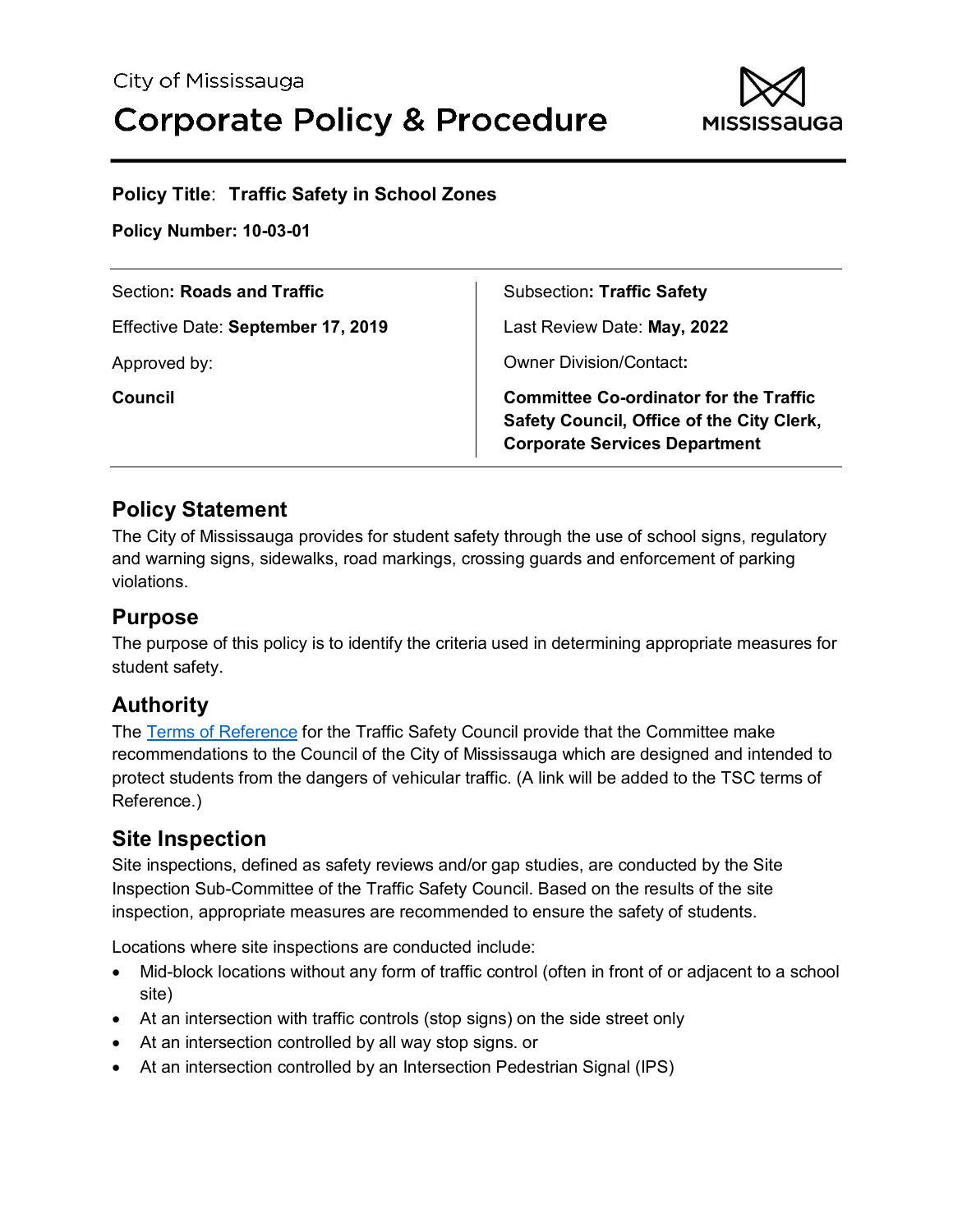## **Safety Reviews**

Safety Reviews include, but are not limited to, review of school signs, regulatory warning signs, sidewalks, road markings and observation of traffic and pedestrian behaviour.

## **Gap Study**

The site inspection usually includes a gap study. The "safe gap time" is the time it takes a child to cross the road safely. The formula used to determine the safe gap time is  $(A + B) + C =$  safe gap time, where:

- "A" represents the width of the road in feet
- "B" represents the average walking speed of a junior school student (3.5 feet per second), and
- "C" represents the time it takes the student to start to cross the road (four seconds)

## **When Site Inspections are Conducted**

Traffic Safety Council conducts site inspections on a proactive and reactive basis. Requests to the Traffic Safety Council for a site inspection must be made in writing.

A maximum of two site inspections are carried out at any one location during a school year, unless the Traffic Safety Council determines that circumstances have changed and another inspection is warranted. If circumstances change and a site inspection is necessary to determine whether a crossing guard continues to be warranted at a crossing location, a minimum of two site inspections will be conducted

## **Cancellation of Site Inspections**

On days when school buses are cancelled or in inclement weather conditions, participants' onsite inspections are requested to contact the Crossing Guard Supervisor prior to attending the site inspection to determine if attendance is required.

## **Site Inspection Report**

The [Site Inspection Report](http://www7.mississauga.ca/documents/committees/traffic/2018/site_inspection_report.pdf) contains information about the site conditions, calculations and observations on vehicular and pedestrian traffic, as well as a final assessment and recommendations, which are then reported to the Traffic Safety Council for consideration.

# **Crossing Guards**

The Traffic Safety Council recommends the use of adult crossing guards to assist Kindergarten to Grade 5 students, based on the warrant criteria as determined by the site inspection and on sound judgement and experience. An exception is made to include students in Grades 6 to 8 in construction areas, as outlined in the Temporary Crossing Guard section of this policy. Such recommendations are subject to the availability of a crossing guard. The maximum shift for a crossing guard should not exceed 45 minutes and may be extended at the discretion of the Crossing Guard Supervisor.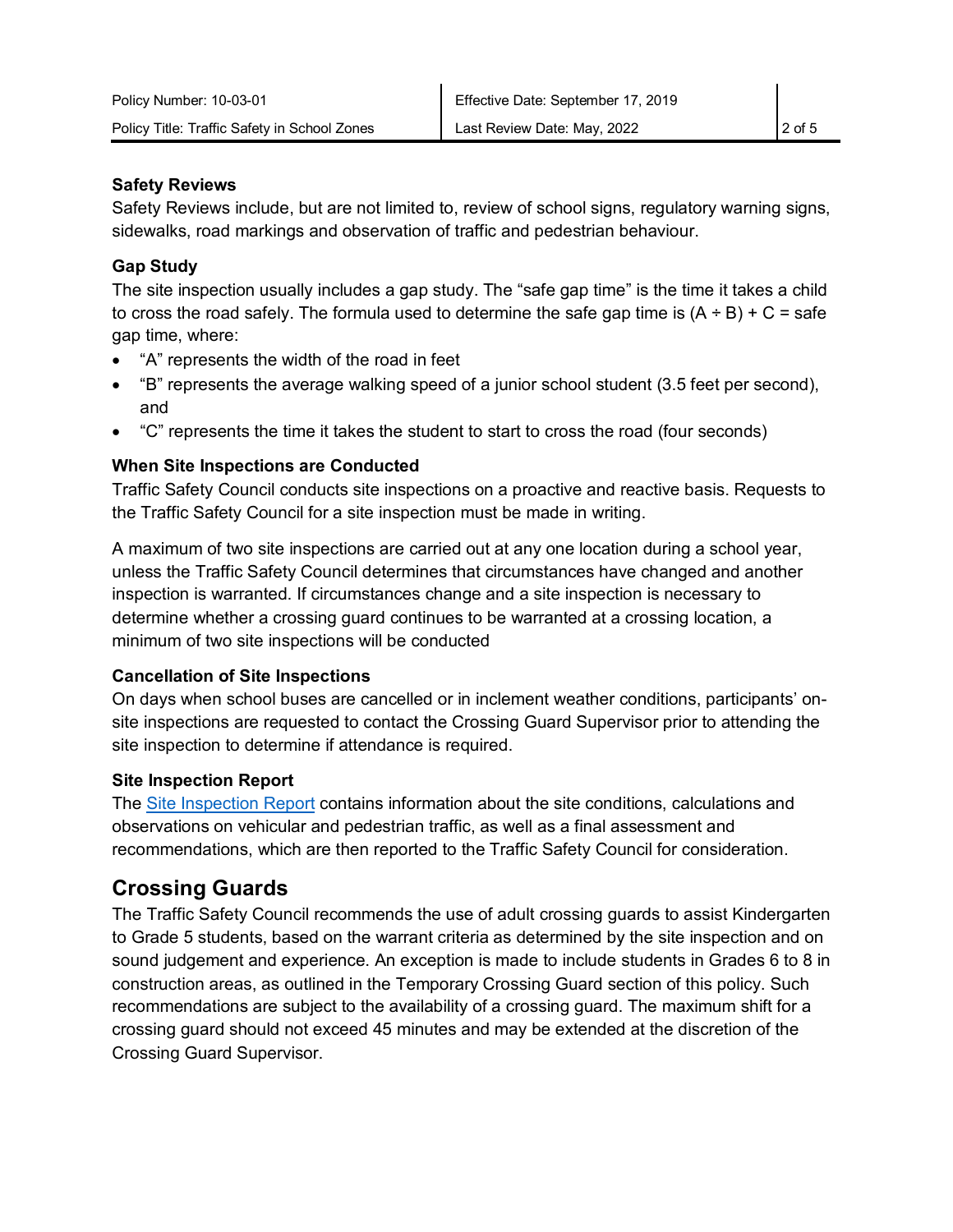#### **Crossing Guard Warranted**

When there are five or more eligible students crossing, and there are less than four safe gaps in traffic in 50% of the five minute intervals surveyed, a crossing guard may be warranted.

Consideration will be given to assigning two or more adult crossing guards on roadways supporting four or more lanes of traffic where one or more of the following factors are present:

- Students crossing at one side of an intersection or at a mid-block location do so in both directions
- Heavy volumes of turning vehicles are present, or
- Heavy volumes of students cross on both sides of the intersection

## **Crossing Guard Not Warranted**

Conditions which do not warrant crossing guards include, but are not limited to:

- The number of students crossing is less than five
- There are four or more safe gaps in traffic in 50% of the five minute intervals surveyed
- The roadway has more than six through lanes of traffic, and
- The posted speed limit is in excess of 60 km/hr

#### **Speed Limit Exceeds 60 km/hr:**

Crossing guards are not used on any roads with a posted speed limit in excess of 60 km/hr. In accordance with section 176 of the *Highway Traffic Act*, such locations warrant other means of ensuring safe crossing.

#### **Lanes of Traffic Exceed Six:**

Crossing guards are not used on any road supporting six or more through lanes of traffic where a traffic signal is not present, in accordance with section 176 of the *Highway Traffic Act.*

#### **Flexible Boundary:**

In accordance with school board policy, flexible boundary students may not be considered for crossing guard protection; however, if they cross at locations where crossing guards exist, then they can be accommodated if a crossing guard is on duty at that time. It is the responsibility of the parent to ensure safe transit for flexible boundary students.

#### **Grade Separations:**

Crossing guards will not be recommended at grade separations, such as underpasses, as there is no potential for vehicular/pedestrian conflict at such locations.

## **School Bus Stops:**

Crossing guards will not be provided at school bus stop locations.

# **Temporary Crossing Guard**

In the event of construction that impacts the safety of students, a temporary adult school crossing guard may be considered by the Traffic Safety Council to assist Kindergarten to Grade 8 students. Prior to approval of a temporary crossing guard, a site inspection of the area must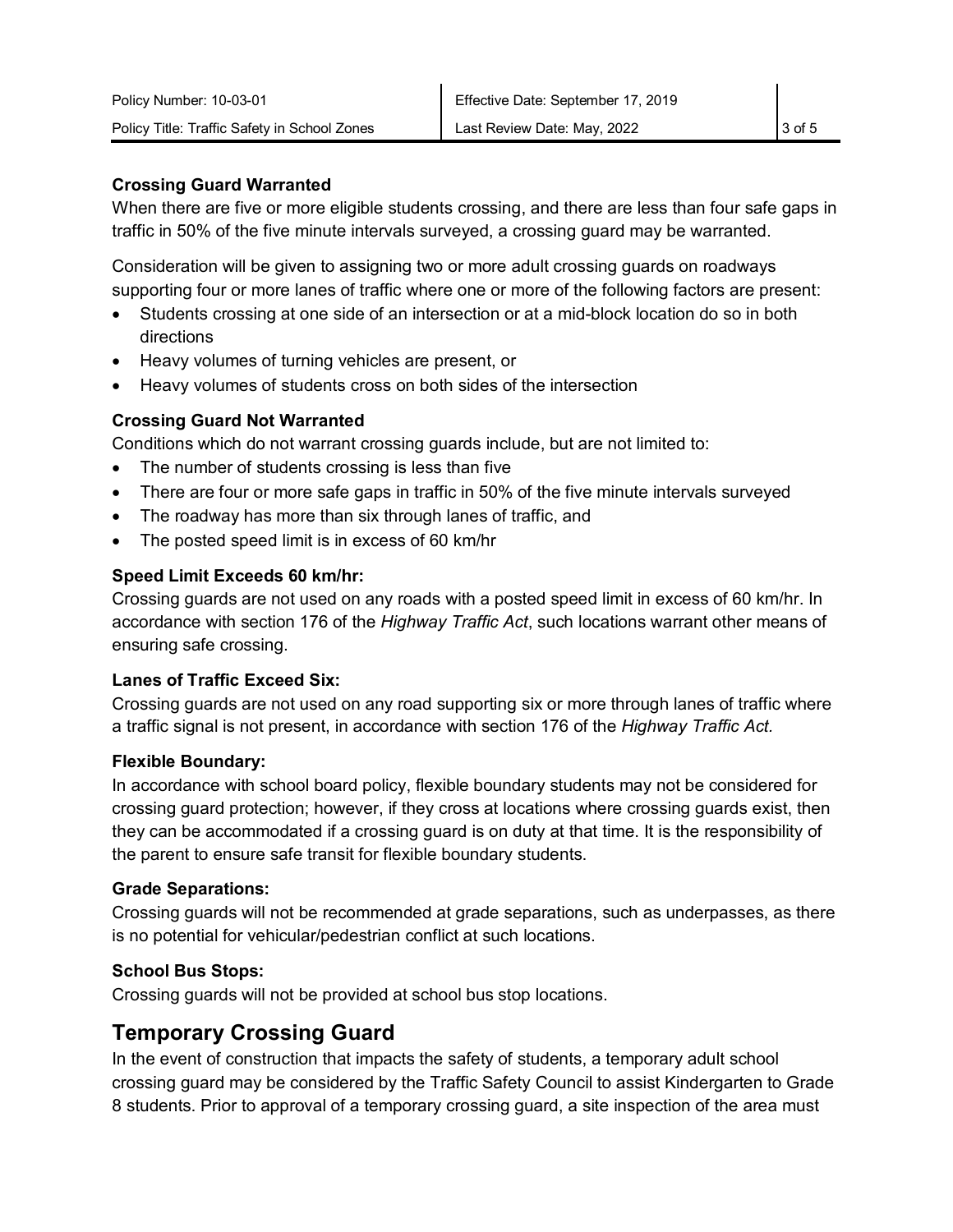be completed. The cost for a temporary crossing guard required due to construction will be charged to the construction proponent.

#### **Term**

Any recommendation to install a temporary crossing guard during the school year must specify that the guard should be removed at the end of the construction period.

## **Notice to Parents**

The appropriate school is responsible for advising parents of students using the crossing that the crossing guard has been assigned on a temporary basis only and should not be considered permanent.

## **Review of Crossing Guard Locations**

Crossing guard locations may be reviewed at any time. The Traffic Safety Council makes recommendations based on the review of the site. A minimum of two site inspections are to be conducted to determine if a crossing guard should be removed. The removal of a crossing guard will be effective at a break in the school year (Christmas, March or summer break). The recommendation to remove a crossing guard at the end of the school year, at the summer break, will be placed on the Traffic Safety Council agenda no later than April of that year.

The school affected is responsible for advising parents if a decision is made to remove the crossing guard. The Transportation and Works Department is responsible for removing school crossing signs and lines.

# **School/Speed Signs**

The Peel District School Board and the Dufferin-Peel Catholic District School Board have been requested to notify the Traffic Safety Council two to three months in advance of the anticipated opening dates of all new schools in Mississauga. This notice enables the Transportation and Works Department to erect the appropriate school/speed signage prior to the school openings.

In accordance with the Ontario Ministry of Transportation standard, school crossings are implemented if the location is supervised by a crossing guard.

| <b>Reference</b>                  | <b>Description</b>                                                                     |
|-----------------------------------|----------------------------------------------------------------------------------------|
| TSC-0261-2006 - 2006 12 13        |                                                                                        |
| Resolution 0200-2009 - 2009 09 16 |                                                                                        |
| April 6, 2018                     | Scheduled review. Reviewed by Traffic<br>Safety Council, approved by Director.         |
| GC-0399-2019 - 2019 06 19         | Revised to allow for the implementation of<br>40 km/h neighbourhood area speed limits. |

# **Revision History**